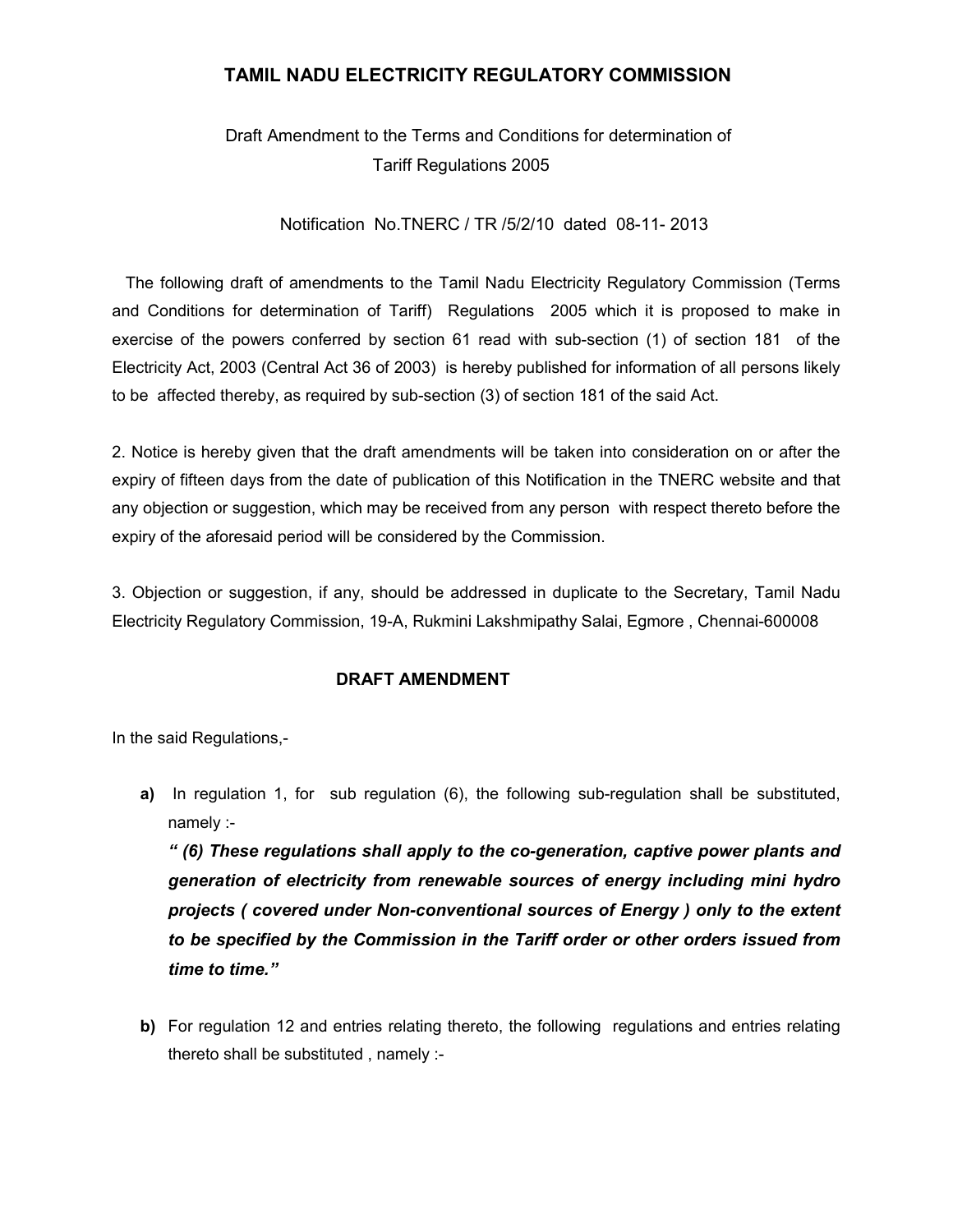" The Commission may direct certain categories of consumers to maintain power factor at a prescribed level and levy disincentive for maintaining below the prescribed level. " ;

- c) In regulation 15, in sub regulation (2), for the expression "The Tamil Nadu Electricity Board ", the expression "The Licensees" shall be substituted;
- d) For regulation 16 , the following shall be substituted, namely :-

" The licensee shall furnish a detailed Business Plan for five years for approval by the Commission at least six months prior to submission of the MYT petition. The Business Plan shall contain projections for all activities including loss reduction, effective and tamper proof metering and the criteria for projection.";

e) In regulation 20 , for sub-regulation (3) , the following sub-regulation shall be substituted, namely :-

" (3) The cost of the infirm power supplied by the generators shall be calculated using the following formula and paid by the distribution licensees. The allotment of infirm power shall be made among the distribution licensees in the state in the ratio of approved total sales of each distribution licensees in the state.

{Gf x [100 x (Csp x Cc)]} Ti = ------------------------------------- (100-AUX)

#### Ti - Tariff for infirm power in Paise/kWh

Csp - All India Specific coal consumption of thermal power stations in kg/kWh as per the latest CEA report on "Performance Review of Thermal Power Stations"

AUX- All India average AUX of thermal power stations in percent as per the latest CEA report on "Performance Review of Thermal Power Stations.

Cc - Lowest landed cost of coal in any of the Power stations in Tamil Nadu in Paise/kg as approved by the Commission in its latest Tariff order.

Gf- Grid facilitation constant =  $0.6$  ";

#### f) regulation 24-A shall be omitted .

g) in regulation 25, in sub-regulations  $(2)$ ,  $(3)$ ,  $(4)$ ,  $(5)$ ,  $(6)$ ,  $(7)$  and  $(8)$ , for the expression " 4% ", the expression " 5.72%" shall be substituted ;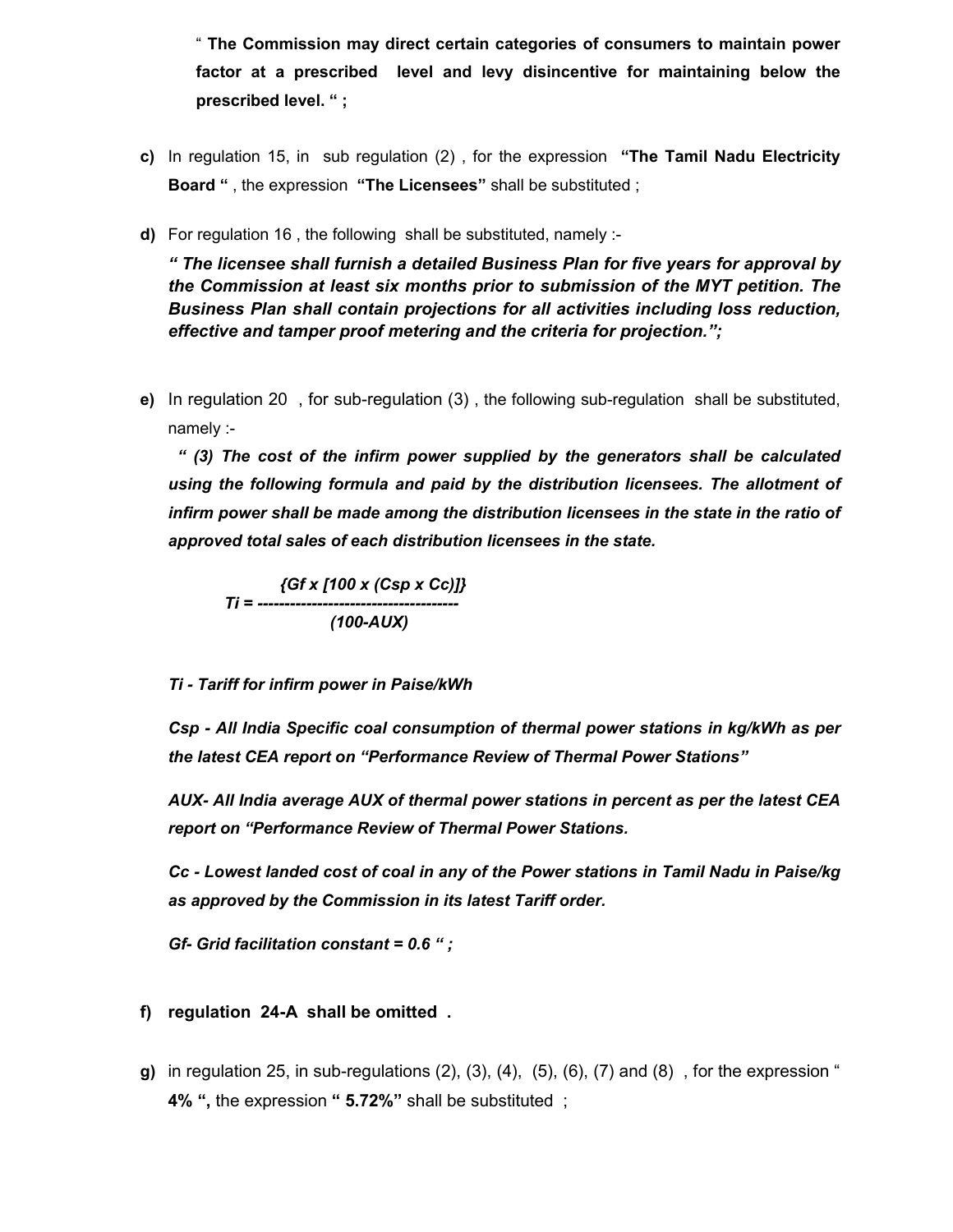### h) regulations 29, 30 and 31 shall be omitted .;

i) in Regulation 62 ,-

(i) In sub-regulation (1) , for the expression " bay wise and for load dispatch center wise" , the expression "and substation wise. Separate petition shall be filed for the ARR of SLDC" shall be substituted ;

- (ii) In sub-regulation (2), the expression " once the data as per clause (1) are made available" shall be omitted ;
- (iii) In sub-regulation 3, for clause (a), the following clause shall be substituted, namely :-
- " (a) Charges for use of network

This component of transmission tariff shall reflect cost of capital investment, maintenance and operation of a transmission system to transfer bulk power to and from different locations. The revenue from this component of transmission tariff will meet the annual revenue requirement of transmission entity in respect of owning the transmission asset."

- j) in regulation 71, in sub-regulation (2), for the expression "The Tamil Nadu Electricity Board/Distribution licensee ", the expression "The Licensees" .;" shall be substituted ;
- k) regulation 83 shall be omitted ."
- l) For Annexure, the following Annexure shall be substituted ; namely :-

## " Annexure Depreciation Schedule

#### Refer to Regulation 24

| <b>SLNO</b> | <b>DESCRIPTION OF ASSETS</b>                            | <b>DEPRECIATION</b><br>RATE (SALVAGE<br><b>VALUE = 10%)</b> |
|-------------|---------------------------------------------------------|-------------------------------------------------------------|
| A           | Land owned under full title                             | 0%                                                          |
|             |                                                         |                                                             |
| B           | Land held under lease                                   |                                                             |
| (a)         | for investment in land.                                 | 3.34%                                                       |
| (b)         | for cost of clearing site                               | 3.34%                                                       |
| (c)         | Land for reservoir in case of hydro generating stations | 3.34%                                                       |
|             |                                                         |                                                             |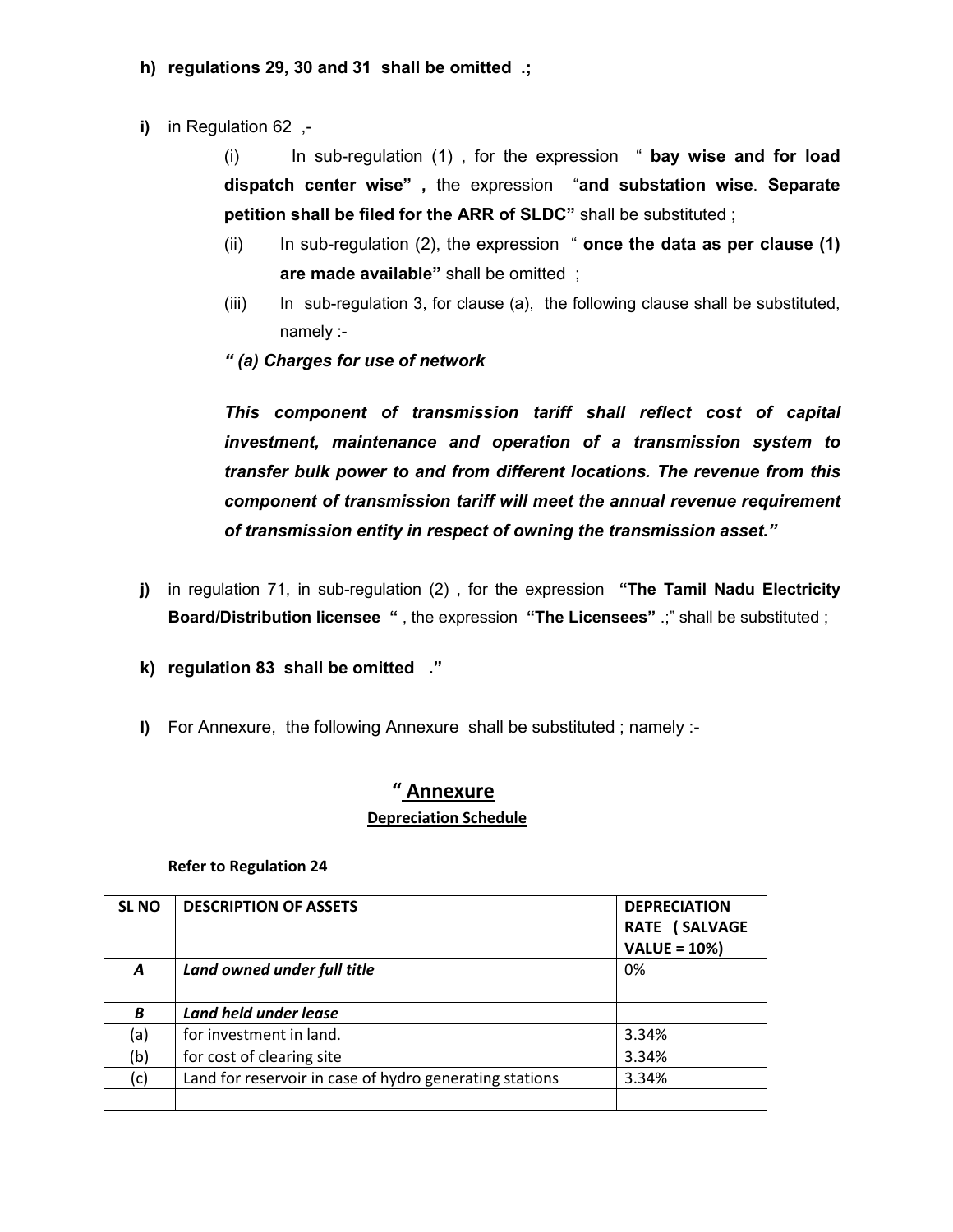| $\mathcal C$ | Assets purchased new                                              |       |
|--------------|-------------------------------------------------------------------|-------|
| (a)          | Plant and machinery in generating stations including plant        |       |
|              | foundations                                                       |       |
| (i)          | Hydro-electric                                                    | 5.28% |
| (ii)         | Steam-electric<br><b>NHRS</b><br>and<br>Waste<br>Heat<br>Recovery | 5.28% |
|              | <b>Boilers/Plants</b>                                             |       |
| (iii)        | Diesel-electric and Gas plant                                     | 5.28% |
|              |                                                                   |       |
| (b)          | Cooling towers and circulating water systems                      | 5.28% |
|              |                                                                   |       |
| (c)          | Hydraulic works forming Part of hydro-electric<br>system          |       |
|              | including                                                         |       |
| (i)          | Dams, Spillways, Weirs, Canals, reinforced concrete flumes        | 5.28% |
|              | and syphons                                                       |       |
| (ii)         | Reinforced concrete pipelines and surge tanks, steel              | 5.28% |
|              | pipelines, sluice gates, steel surge (tanks) hydraulic control    |       |
|              | valves and other hydraulic works                                  |       |
|              |                                                                   |       |
| (d)          | Building and civil engineering works of a Permanent               |       |
|              | character, not mentioned above:                                   |       |
| (i)          | Offices and showrooms                                             | 3.34% |
| (ii)         | Containing thermo-electric generating<br>plant                    | 3.34% |
| (iii)        | Containing hydro-electric generating plant                        | 3.34% |
| (iv)         | Temporary erection such as wooden structures                      | 100%  |
| (v)          | Roads other than kutcha roads                                     | 3.34% |
| (vi)         | Others                                                            | 3.34% |
|              |                                                                   |       |
| (e)          | Transformers, transformer (Kiosk) sub- station equipment          |       |
|              | and other fixed apparatus (including plant foundations)           |       |
| (i)          | Transformers (including foundations) having a rating of 100       | 5.28% |
|              | kilo volt amperes and Over                                        |       |
| (ii)         | Others                                                            | 5.28% |
|              |                                                                   |       |
| (f)          | Switchgear, including Cable connections                           | 5.28% |
|              |                                                                   |       |
| (g)          | Lightning arrestors                                               |       |
| (i)          | <b>Station type</b>                                               | 5.28% |
| (ii)         | Pole type                                                         | 5.28% |
| (iii)        | Synchronous condensor                                             | 5.28% |
|              |                                                                   |       |
| (h)          | <b>Batteries:</b>                                                 |       |
| (i)          | Underground Cable Including joint boxes and disconnected          | 5.28% |
|              | boxes                                                             |       |
| (ii)         | Cable duct system                                                 | 5.28% |
|              |                                                                   |       |
| (i)          | Overhead lines including supports                                 |       |
| (i)          | Lines on fabricated steel operating at nominal voltages           | 5.28% |
|              | higher than 66 KV                                                 |       |
| (ii)         | Lines on steel supports operating at nominal voltages higher      | 5.28% |
|              | than 13.2 Kilo volts but not exceeding 66 Kilo volts              |       |